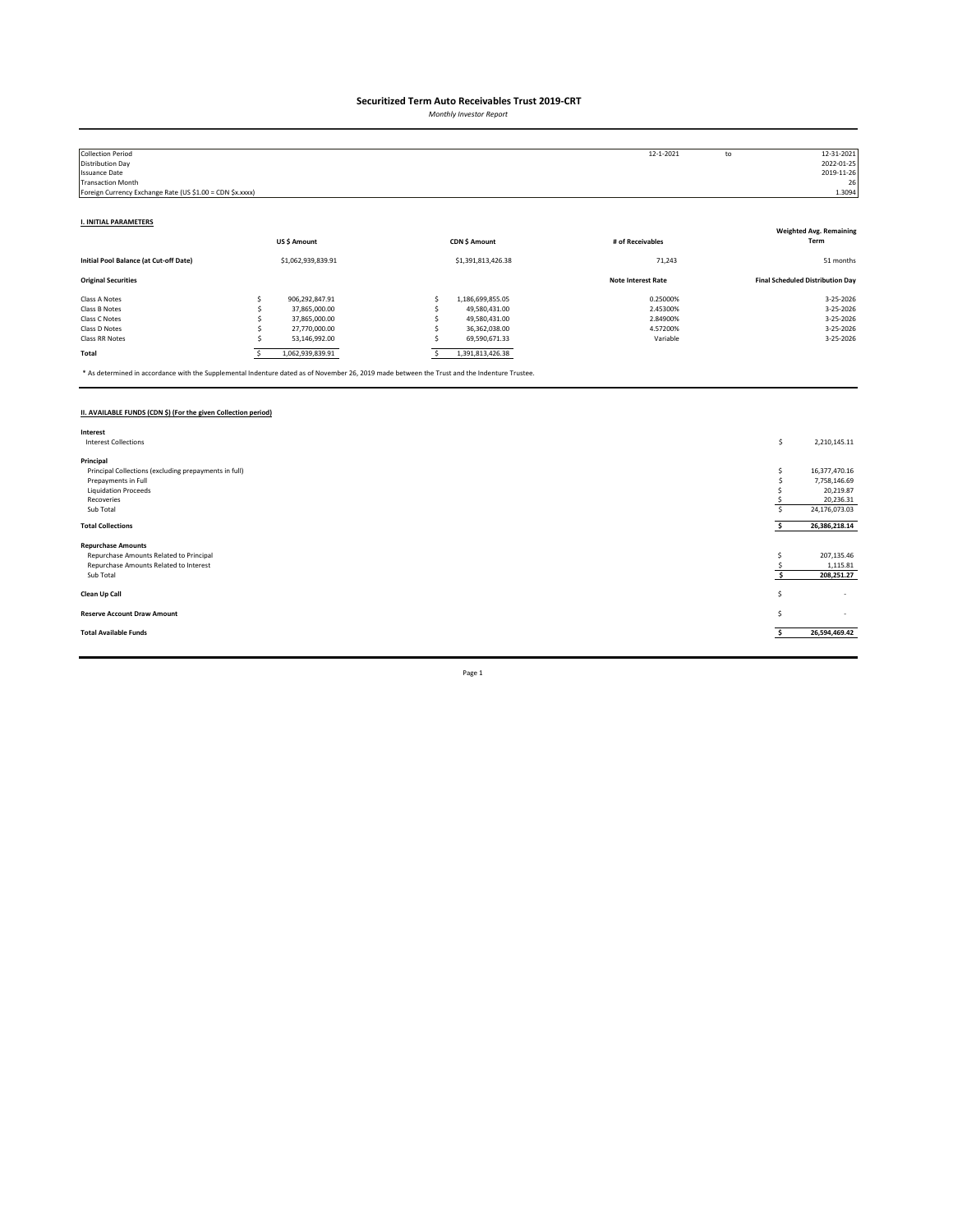*Monthly Investor Report*

| <b>Collection Period</b>                                  | 12-1-2021 | to | 12-31-2021 |
|-----------------------------------------------------------|-----------|----|------------|
| <b>Distribution Day</b>                                   |           |    | 2022-01-25 |
| Issuance Date                                             |           |    | 2019-11-26 |
| <b>Transaction Month</b>                                  |           |    | 26         |
| Foreign Currency Exchange Rate (US \$1.00 = CDN \$x.xxxx) |           |    | 1.3094     |
|                                                           |           |    |            |

#### **III. DISTRIBUTIONS**

| <b>Distribution</b>                                                      |                         | <b>Class A-D Share</b><br>(CDN <sub>5</sub> )         |      | <b>Class RR Share</b><br>(CDN <sub>5</sub> )  |    | <b>Amount Payable</b><br>(CDN <sub>5</sub> ) |     | <b>Distributions</b><br>(CDN S)  |     | Shortfall<br>(CDN <sub>5</sub> ) |              | <b>Carryover Shortfall</b><br>(CDN <sub>5</sub> ) |              | <b>Remaining Available</b><br>Funds<br>(CDN <sub>5</sub> ) |
|--------------------------------------------------------------------------|-------------------------|-------------------------------------------------------|------|-----------------------------------------------|----|----------------------------------------------|-----|----------------------------------|-----|----------------------------------|--------------|---------------------------------------------------|--------------|------------------------------------------------------------|
| (1) Trustee Fees and Expenses                                            |                         |                                                       |      |                                               | Ś  |                                              | \$. |                                  | \$. |                                  | \$           |                                                   | \$.          | 26,594,469.42                                              |
| (2) Servicing Fee                                                        |                         |                                                       |      |                                               |    |                                              | Ś   |                                  | Ś   |                                  | <sup>s</sup> |                                                   | Ś            | 26,594,469.42                                              |
| (3) (i) Class A Fixed Rate Swap Payment <sup>(1)</sup>                   | Ś                       | 168.180.72 \$                                         |      | 8,851.62                                      | -Ś | 177,032.34                                   | -Ś  | 177,032.34 \$                    |     |                                  | <sup>s</sup> |                                                   | Ś            | 26,417,437.08                                              |
| First Priority Principal Payment <sup>(2)</sup><br>(ii)                  |                         |                                                       | Ś    | ٠                                             | Ś  |                                              | .s  |                                  | Ś   |                                  |              |                                                   | Ś            | 26,417,437.08                                              |
| (iii) Class B Fixed Rate Swap Payment <sup>(1)</sup>                     |                         | 7.026.61                                              | -Ś   | 369.82                                        | .s | 7,396.43 \$                                  |     | 7,396.43 \$                      |     |                                  |              |                                                   | Š.           | 26,410,040.65                                              |
| (iv) Second Priority Principal Payment <sup>(2)</sup>                    |                         | $\overline{\phantom{a}}$                              | Ś    | $\sim$                                        | Ś  | $\sim$                                       | S.  | $\sim$                           | \$. |                                  |              |                                                   | Ś            | 26,410,040.65                                              |
| Class C Fixed Rate Swap Payment <sup>(1)</sup><br>(v)                    | S                       | 7,026.61                                              | - \$ | 369.82 \$                                     |    | 7,396.43 \$                                  |     | 7,396.43 \$                      |     |                                  |              |                                                   | Š.           | 26,402,644.22                                              |
| (vi) Third Priority Principal Payment <sup>(2)</sup>                     | Ś                       | 12,539,572.19                                         | -S   | 659,977.48 \$                                 |    | 13,199,549.67 \$                             |     | 13,199,549.67 \$                 |     |                                  |              |                                                   | Š.           | 13,203,094.55                                              |
| (vii) Class D Fixed Rate Swap Payment <sup>(1)</sup>                     | Ś                       | 5,153.28                                              | - S  | 271.23 \$                                     |    | 5,424.51 \$                                  |     | 5,424.51 \$                      |     |                                  |              |                                                   | Ś            | 13,197,670.04                                              |
| (viii) Regular Principal Payment <sup>(2)</sup>                          | Ś                       | 10,735,995.00 \$                                      |      | 565,052.37 \$                                 |    | 11,301,047.37 \$                             |     | 11,301,047.37 \$                 |     |                                  |              |                                                   | <sup>s</sup> | 1,896,622.67                                               |
| (9) Reserve Account replenishment                                        |                         |                                                       |      |                                               |    |                                              | Ś   |                                  |     |                                  | ¢            |                                                   | .s           | 1,896,622.67                                               |
| (10) Senior Swap Termination Payment, if any                             |                         |                                                       |      |                                               |    |                                              | Ś   |                                  |     |                                  |              |                                                   |              | 1,896,622.67                                               |
| (11) Subordinated Swap Termination Payment                               |                         |                                                       |      |                                               |    |                                              |     |                                  |     |                                  |              |                                                   |              | 1,896,622.67                                               |
| (12) Additional Trustee Fees and Expenses                                |                         |                                                       |      |                                               |    |                                              |     |                                  |     |                                  |              |                                                   |              | 1,896,622.67                                               |
| (13) Other Expenses <sup>(3)</sup>                                       |                         |                                                       |      |                                               |    | 307.57 \$                                    |     | 307.57 \$                        |     |                                  |              |                                                   |              | 1,896,315.10                                               |
| (14) Share of Remaining Available Funds<br>Total                         | $\overline{\mathbf{s}}$ | 1.801.499.34 \$<br>25,264,453.75                      | - S  | 94,815.75 \$<br>1,329,708.09                  | s. | 1,896,315.10 \$<br>26,594,469.42             | - S | 1,896,315.10<br>26,594,469.42 \$ |     | N/A<br>$\sim$                    | \$.          | N/A<br>$\sim$                                     | .S<br>\$.    | $\sim$                                                     |
| <b>Total Principal Payments</b>                                          |                         | Class A-D Share<br>(CDN <sub>5</sub> )                |      | <b>Class RR Share</b><br>(CDN <sub>5</sub> )  |    |                                              |     |                                  |     |                                  |              |                                                   |              |                                                            |
| First Priority Principal Payment <sup>(2)</sup>                          | Ś                       |                                                       | Š.   |                                               |    |                                              |     |                                  |     |                                  |              |                                                   |              |                                                            |
| Second Priority Principal Payment <sup>(2)</sup>                         |                         |                                                       | Ś    |                                               |    |                                              |     |                                  |     |                                  |              |                                                   |              |                                                            |
| Third Priority Principal Payment <sup>(2)</sup>                          |                         | 12,539,572.19                                         | -S   | 659,977.48                                    |    |                                              |     |                                  |     |                                  |              |                                                   |              |                                                            |
| Regular Principal Payment <sup>(2)</sup>                                 |                         | 10,735,995.00 \$                                      |      | 565,052.37                                    |    |                                              |     |                                  |     |                                  |              |                                                   |              |                                                            |
| Total                                                                    | Ś.                      | 23,275,567.19 \$                                      |      | 1,225,029.85                                  |    |                                              |     |                                  |     |                                  |              |                                                   |              |                                                            |
| Amounts deposited by Swap Counterparty or<br><b>Administrative Agent</b> |                         | <b>Note Liquidation Account</b><br>(US <sub>5</sub> ) |      | <b>Class RR Account</b><br>(US <sub>5</sub> ) |    |                                              |     |                                  |     |                                  |              |                                                   |              |                                                            |
| <b>Total Amounts Deposited</b>                                           | \$                      | 17,912,131.80 \$                                      |      | 942,743.78                                    |    |                                              |     |                                  |     |                                  |              |                                                   |              |                                                            |
| Amounts to be distributed to Noteholders                                 |                         | (US <sub>5</sub> )                                    |      | (US S)                                        |    |                                              |     |                                  |     |                                  |              |                                                   |              |                                                            |
| Note Interest <sup>(4)</sup>                                             | Ś                       | 136,381.69 \$                                         |      | 7,177.98                                      |    |                                              |     |                                  |     |                                  |              |                                                   |              |                                                            |
| Principal Payment <sup>(5)</sup>                                         | S                       | 17,775,750.11 \$                                      |      | 935,565.80                                    |    |                                              |     |                                  |     |                                  |              |                                                   |              |                                                            |
| Total                                                                    | Š.                      | 17,912,131.80 \$                                      |      | 942,743.78                                    |    |                                              |     |                                  |     |                                  |              |                                                   |              |                                                            |
| Shortfall                                                                |                         |                                                       | Ś    |                                               |    |                                              |     |                                  |     |                                  |              |                                                   |              |                                                            |
| <b>Carryover shortfall</b>                                               |                         | $\overline{\phantom{a}}$                              |      |                                               |    |                                              |     |                                  |     |                                  |              |                                                   |              |                                                            |

<sup>(1)</sup> US \$ amount to pay interest on the Notes is obtained through Swap Agreement or by conversion of CDN \$ by the Administrative Agent if a Swap Termination Event has occurred and deposited to the Note Liquidation Account <sup>(2)</sup> US \$ amount to pay principal on the Notes is obtained through Swap Agreement or by conversion of CDN \$ by the Administrative Agent if a Swap Termination Event has occurred and deposited to the Note Liquidation Accoun

(3) Inclusive of other trust expenses accrued since the Issuance date.

<sup>(4)</sup> Sequential by Class of Notes based on the Accrued Note Interest for the respective Class A-D. Class RR amounts are calculated based on Class RR proportion as defined in the Offering Memorandum, as applicable.

<sup>P)</sup> For Class A-D paid pro rata by Class based on the respective Target Principal Allocation unless and until the occurrence of a Sequential Principal Payment Trigger Event, after which principal would be paid sequentiall

#### **IV. NOTEHOLDER PAYMENTS**

|                               |                                                           | <b>Noteholder Interest Payments</b> |  |                                                           | Noteholder Principal Payments |  | <b>Total Payment</b> |                                                 |  |          |
|-------------------------------|-----------------------------------------------------------|-------------------------------------|--|-----------------------------------------------------------|-------------------------------|--|----------------------|-------------------------------------------------|--|----------|
|                               | Per \$1,000 Original<br>Actual<br><b>Principal Amount</b> |                                     |  | Per \$1,000 Original<br>Actual<br><b>Principal Amount</b> |                               |  | Actual               | Per \$1,000 Original<br><b>Principal Amount</b> |  |          |
| <b>US \$ Amounts</b>          |                                                           |                                     |  |                                                           |                               |  |                      |                                                 |  |          |
| Class A Notes                 |                                                           | 55.746.99 S                         |  | 0.06151                                                   | 15.953.802.03 \$              |  | 17.60336             | 16.009.549.02 \$                                |  | 17,66487 |
| Class B Notes                 |                                                           | 22,853.27 \$                        |  | 0.60355                                                   | 666.551.34 \$                 |  | 17.60336             | 689.404.61 \$                                   |  | 18.20691 |
| Class C Notes                 |                                                           | 26,542.59 \$                        |  | 0.70098                                                   | 666.551.34 \$                 |  | 17.60336             | 693,093.93 \$                                   |  | 18.30434 |
| Class D Notes                 |                                                           | 31,238.84 \$                        |  | 1.12491                                                   | 488.845.39 S                  |  | 17.60336             | 520.084.23 \$                                   |  | 18,72828 |
| Class RR Notes <sup>(b)</sup> |                                                           | 7,177.98 \$                         |  | 0.13506                                                   | 935,565.80 \$                 |  | 17.60336             | 942.743.78 \$                                   |  | 17.73842 |
| Total (US \$)                 |                                                           | 143,559.67                          |  |                                                           | 18,711,315.90                 |  |                      | 18,854,875.57                                   |  |          |

(6) Excludes Class RR Share of remaining Available Funds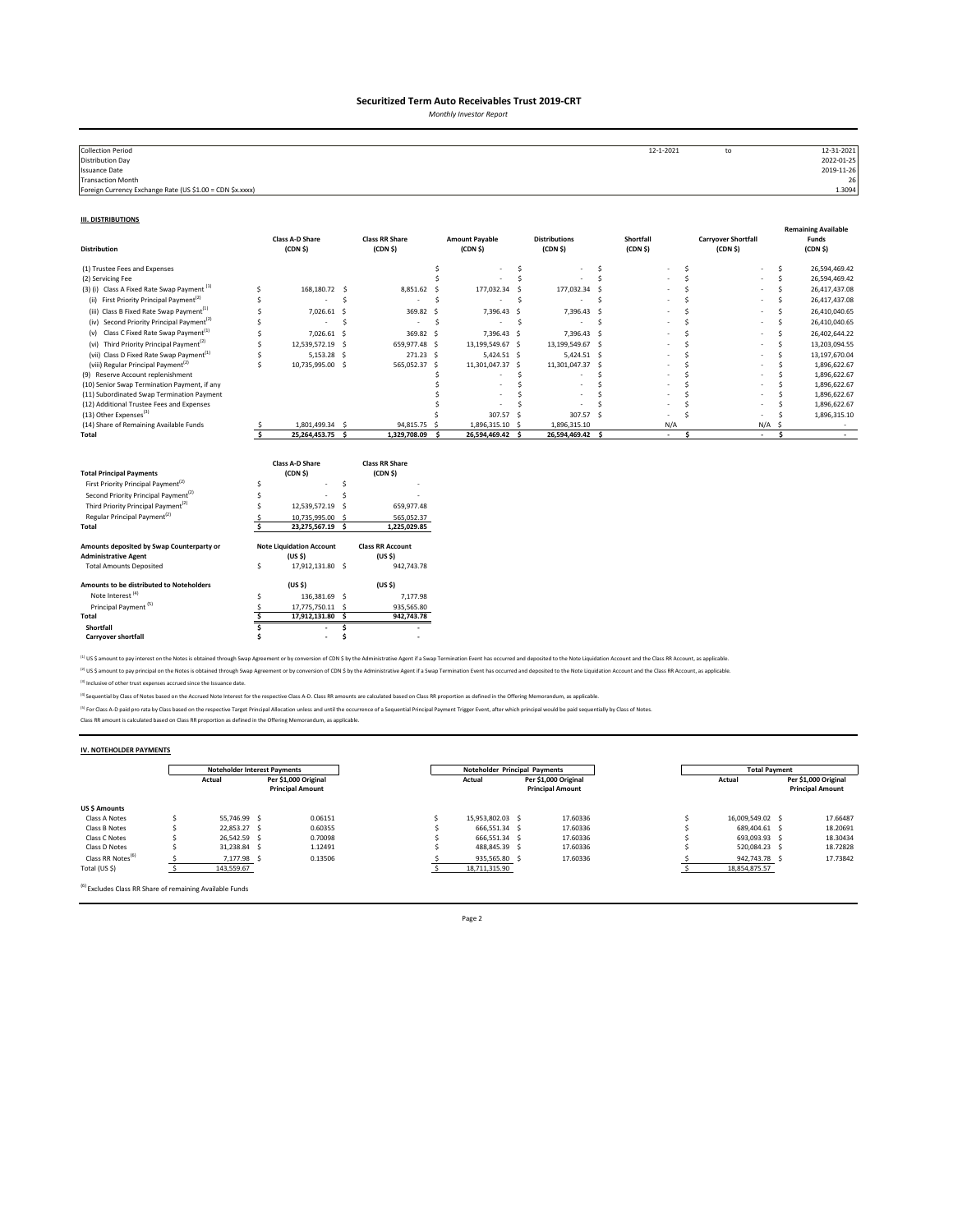*Monthly Investor Report*

| <b>Collection Period</b><br><b>Distribution Day</b><br><b>Issuance Date</b><br><b>Transaction Month</b><br>Foreign Currency Exchange Rate (US \$1.00 = CDN \$x.xxxx)                                               |                                                                                                                                                                   |                                                                                                         |                                                                            |                                                                  | 12-1-2021                                                                                                                                                                 | $\mathsf{to}$                                                                                        | 12-31-2021<br>2022-01-25<br>2019-11-26<br>26<br>1.3094                     |
|--------------------------------------------------------------------------------------------------------------------------------------------------------------------------------------------------------------------|-------------------------------------------------------------------------------------------------------------------------------------------------------------------|---------------------------------------------------------------------------------------------------------|----------------------------------------------------------------------------|------------------------------------------------------------------|---------------------------------------------------------------------------------------------------------------------------------------------------------------------------|------------------------------------------------------------------------------------------------------|----------------------------------------------------------------------------|
| <b>V. NOTES BALANCE</b>                                                                                                                                                                                            |                                                                                                                                                                   |                                                                                                         |                                                                            |                                                                  |                                                                                                                                                                           |                                                                                                      |                                                                            |
|                                                                                                                                                                                                                    |                                                                                                                                                                   | <b>Beginning of Period</b>                                                                              |                                                                            |                                                                  |                                                                                                                                                                           | <b>End of Period</b>                                                                                 |                                                                            |
| <b>Notes</b>                                                                                                                                                                                                       | Balance (US \$)                                                                                                                                                   | Balance (CDN \$)                                                                                        | <b>Note Factor</b>                                                         |                                                                  | Balance (US \$)                                                                                                                                                           | Balance (CDN \$)                                                                                     | <b>Note Factor</b>                                                         |
| Class A Notes<br>Class B Notes<br>Class C Notes<br>Class D Notes<br>Class RR Notes<br>Total                                                                                                                        | \$<br>267,585,537.43 \$<br>11,179,748.80<br>Ś<br>$\sim$<br>11,179,748.80 \$<br>Ś<br>\$<br>8,199,171.37 \$<br>15,691,800.34<br>Ś<br>- S<br>\$<br>313,836,006.74 \$ | 350, 376, 502. 71<br>14,638,763.07<br>14,638,763.07<br>10,735,994.97<br>20,546,843.41<br>410,936,867.21 | 0.2952528<br>0.2952528<br>0.2952528<br>0.2952528<br>0.2952528<br>0.2952528 |                                                                  | \$<br>251,631,735.40 \$<br>\$<br>10,513,197.46 \$<br>\$<br>10,513,197.46 \$<br>\$<br>7,710,325.98<br>$\mathsf{S}$<br>\$<br>14,756,234.55<br>-S<br>\$<br>295,124,690.84 \$ | 329,486,594.33<br>13,765,980.74<br>13,765,980.74<br>10,095,900.81<br>19,321,813.56<br>386,436,270.17 | 0.2776495<br>0.2776495<br>0.2776495<br>0.2776495<br>0.2776495<br>0.2776495 |
| VI. POOL INFORMATION (CDN \$)                                                                                                                                                                                      |                                                                                                                                                                   |                                                                                                         |                                                                            |                                                                  |                                                                                                                                                                           |                                                                                                      |                                                                            |
| Pool Information                                                                                                                                                                                                   |                                                                                                                                                                   |                                                                                                         |                                                                            | <b>Beginning of Period</b>                                       |                                                                                                                                                                           |                                                                                                      | <b>End of Period</b>                                                       |
| Weighted average APR<br>Weighted average Remaining Term<br>Number of Receivables Outstanding<br>Pool Balance<br>Pool Factor                                                                                        |                                                                                                                                                                   |                                                                                                         |                                                                            | 6.18%<br>31 Months<br>37,186<br>Ś<br>410,936,867.21<br>0.2952528 |                                                                                                                                                                           |                                                                                                      | 6.19%<br>30 Months<br>36,042<br>\$<br>386,436,270.17<br>0.2776495          |
| VII. RECONCILIATION OF RESERVE ACCOUNT (CDN \$)                                                                                                                                                                    |                                                                                                                                                                   |                                                                                                         |                                                                            |                                                                  |                                                                                                                                                                           |                                                                                                      |                                                                            |
| Beginning Reserve Account Balance (as of Closing)<br>Reserve Account Deposits Made<br>Reserve Account Draw Amount<br><b>Ending Reserve Account Balance</b>                                                         |                                                                                                                                                                   |                                                                                                         |                                                                            |                                                                  |                                                                                                                                                                           |                                                                                                      | 3,479,533.57<br>\$<br>Ś<br>-\$<br>\$<br>3,479,533.57                       |
| <b>Specified Reserve Account Balance</b>                                                                                                                                                                           |                                                                                                                                                                   |                                                                                                         |                                                                            |                                                                  |                                                                                                                                                                           |                                                                                                      | \$<br>3,479,533.57                                                         |
| VIII. DELINQUENT RECEIVABLES (CDN \$)                                                                                                                                                                              |                                                                                                                                                                   |                                                                                                         |                                                                            |                                                                  |                                                                                                                                                                           |                                                                                                      |                                                                            |
| <b>Delinquent Receivables</b>                                                                                                                                                                                      |                                                                                                                                                                   |                                                                                                         | # of Receivables                                                           |                                                                  | Amount                                                                                                                                                                    |                                                                                                      | % of End of Period Pool<br><b>Balance</b>                                  |
| 31 - 60 Days Delinquent<br>61 - 90 Days Delinquent<br>91 - 120 Days Delinquent<br>121 - 180 Days Delinquent<br>181+ Days Delinquent<br><b>Total Delinquent Receivables</b>                                         |                                                                                                                                                                   |                                                                                                         | 91<br>34<br>28<br>44<br>69<br>266                                          |                                                                  | 958,271.88<br>\$<br>\$<br>348,411.43<br>\$<br>286,310.59<br>\$<br>348,234.03<br>854,843.31<br>\$<br>\$<br>2,796,071.24                                                    |                                                                                                      | 0.25%<br>0.09%<br>0.07%<br>0.09%<br>0.22%<br>0.72%                         |
| <b>Repossession Inventory</b>                                                                                                                                                                                      |                                                                                                                                                                   |                                                                                                         | # of Receivables                                                           |                                                                  | Amount                                                                                                                                                                    |                                                                                                      |                                                                            |
| <b>Beginning of Period Repossession Inventory</b><br>Repossessions in the Current Collection Period<br>Vehicles removed from Inventory in Current Collection Period<br><b>End of Period Repossession Inventory</b> |                                                                                                                                                                   |                                                                                                         | 15<br>$\bf{8}$<br>(9)<br>14                                                |                                                                  | \$<br>302,246.01<br>\$<br>209,442.86<br>(159, 499.81)<br>$\mathsf{S}$<br>\$<br>352,189.06                                                                                 |                                                                                                      |                                                                            |
| Number of 61+ Delinquent Receivables                                                                                                                                                                               |                                                                                                                                                                   |                                                                                                         |                                                                            |                                                                  |                                                                                                                                                                           |                                                                                                      | % of End Of Period<br># Receivables                                        |
| <b>Current Collection Period</b><br><b>Preceding Collection Period</b><br>Second preceding Collection Period<br>Three month simple average (current and two prior Collection Periods)                              |                                                                                                                                                                   |                                                                                                         |                                                                            |                                                                  |                                                                                                                                                                           |                                                                                                      | 0.49%<br>0.45%<br>0.44%<br>0.46%                                           |